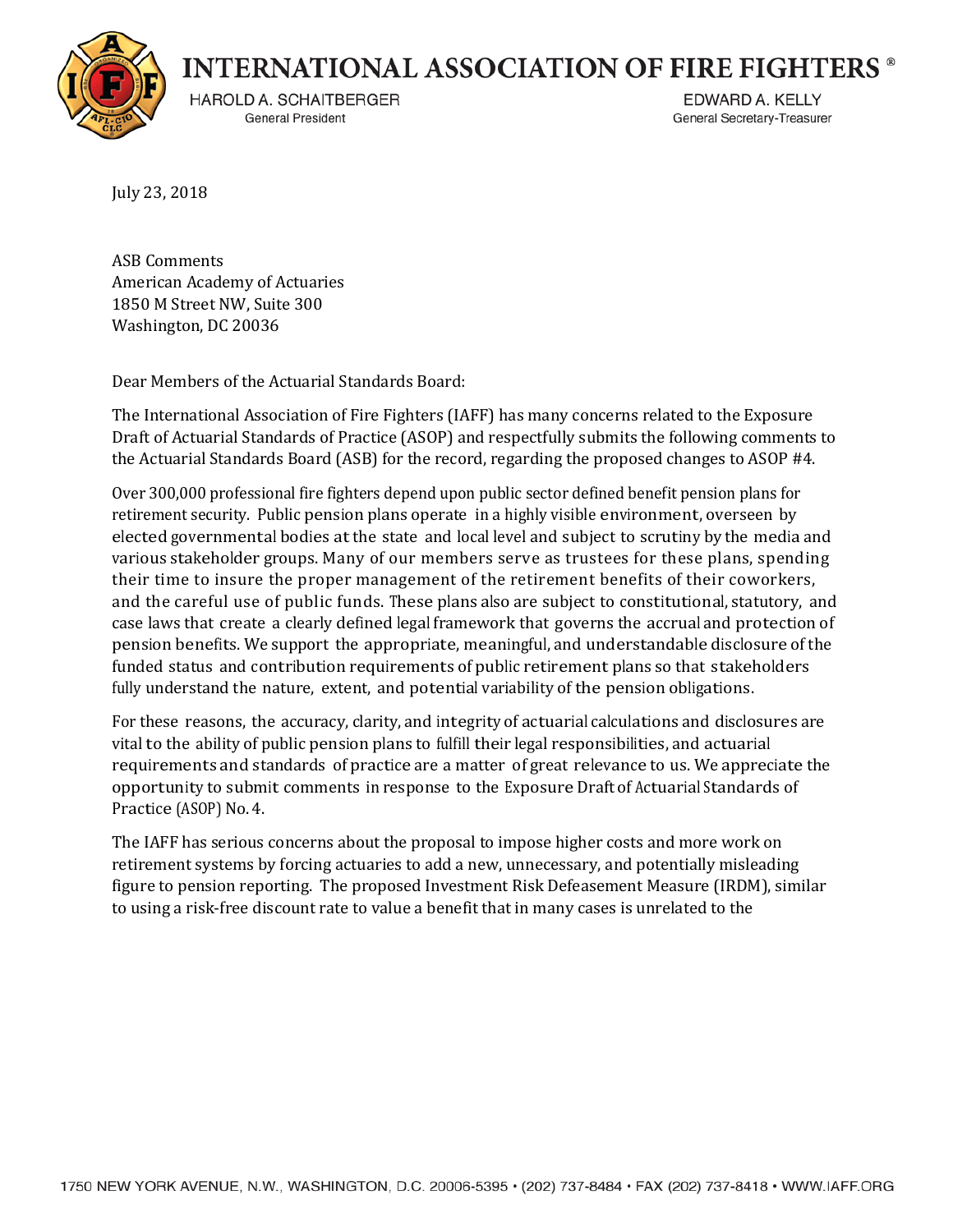benefits legally required to be paid by the plan, would be most likely used as a political weapon wielded to harm the next generation of workers, including fire fighters, by weakening or closing pension systems, and it would create confusion without establishing useful new data. Indeed, the IRDM is simply not relevant to public sector pensions.

There is a small, but vocal, group of operatives working to undermine public trust and confidence in the actuarial profession, specifically regarding pension funding for teachers, fire fighters, bus drivers, nurses, librarians, and other public employees. They are working in tandem with wellfunded organizations such as the Arnold Foundation, ALEC, the State Policy Network and others, in an effort to attack public sector employees and eliminate their defined benefit pension plans. These parallel activities will continue even if the ASB imposes an IRDM. In fact, they will likely frame it as actuaries finally admitting that they have misled lawmakers and the public about the "true costs" of pensions. Considering the highly polarized and contentious state of American politics, not only is this hardly a farfetched scenario but is practically a forgone conclusion.

We are deeply concerned that the ASB is considering violating its own rules and processes to jam through a politicized measure like the IRDM. The Actuarial Standards Board would be well served by recognizing that this proposal is not serious financial work, but political advocacy designed to mislead people and further attack the credibility of your profession and of the ASB itself by providing fodder for those attacking the use of defined benefit plans by public sector employers.

We suggest that if the ASB insists on a requirement to calculate an IRDM, against the interests of the users of the actuarial services as well as the practitioners, that the plan actuary be allowed to describe this inclusion of information as prescribed by actuarial standards, although not necessarily providing useful information to the reader.

Our principal concerns are:

- 1. IRDM appears to be based on fundamental misunderstanding of public sector pension plans.
- 2. IRDM is even more misleading for the large, often state sponsored, risk sharing plans.
- 3. The most likely use of IRMD will be insuring that the work of actuaries is used to mislead other parties.
- 4. The ASB appears to be forcing upon public sector plan trustees responsible for the governance of these plans – unwanted and potentially deleterious information at additional cost, both financial and reputational.
- 5. The proposed revisions are unusually inconsistent with actuarial principles and practices.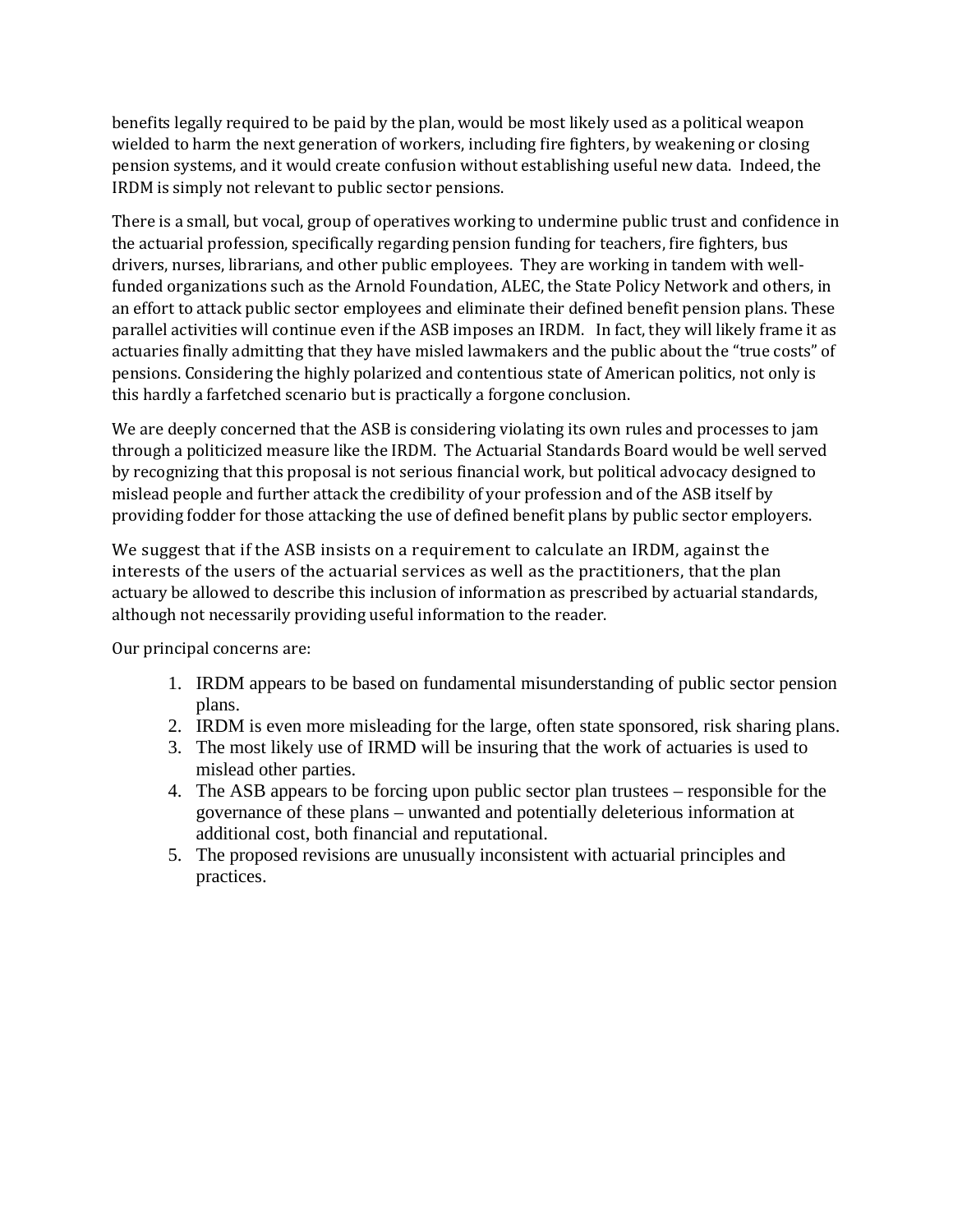### **Comment 1 – IRDM is based on a lack of understanding of public sector plans**

The ASB appears to be largely unfamiliar with the environment of public sector pension plans.

First, the problems of bankruptcy leading to the abandonment of pension plans is a private sector problem. While the PBGC has taken over more than 4,800 underfunded private sector pension plans largely due to bankruptcies and plan abandonment, the number of bankruptcies in the public sector resulting in the abandonment of pension plans can be counted on your fingers. Furthermore, states are constitutionally precluded from ever entering bankruptcy. Finally, even cities and counties rarely simply "go out of business" as people continue to live there, pay taxes and receive services. Thus, the "protection" provided by ASB's additional disclosures provides protection for nearly no one.

Second, the legal environment for public pension plans is dramatically different from private sector plans. While private sector plans are governed largely by a single statute – the Employee Retirement Income Security Act or ERISA – public sector plans are governed by state law – with 50 sets of rules governing the ability of counties and municipalities to revise pension benefits and terminate their plans. While private sector plans can always stop the accrual of benefits for both current and future employees, many state laws preclude public sector employers from stopping employees from earning the same benefit that applied when they began their employment. Thus, the ASB's apparent choice of the traditional unit credit method – excluding all future service and salaries from the considered liabilities – provides, in many cases, a counterfactual measure of the plans' liabilities.

Third, for many reasons (including but not limited to infrequency of plan terminations, infrequency of public sector bankruptcies, the nature of the pension commitments and the high cost of settlements), the settlement of liabilities through the purchase of annuity contracts or the payment of lump sums, is virtually unknown in the public sector, although we recognize that this is a frequent occurrence in the private sector.

Fourth, because virtually all public-sector employers and plan sponsors are ongoing entities, they are able to make future contributions to fund both past and future benefits. As noted above, states are legally constrained from "going out of business." The solvency of a pension plan is not based solely on the assets in the pension trust, but also by the ability of the sponsoring entities to make additional contributions to pay for both current and previously earned benefits.

Finally, while the use of insurance contracts to fund a portion of benefits was not an uncommon practice in the 1940s and 1950s, the advent of the much more efficient vehicle of the pension trust in the 1960s and 1970s, allowing for the use of equity investments to fund future pension obligations, dominates the funding of public sector pension plans. Because of the longer expected life of both the pension plans and their government sponsors, for the reasons noted above, the use of a so-called market rate (when no market exists) to price liabilities unrelated to the actual commitment of the plan sponsors, provides wholly useless information.

The National Education Association conducted a comparison of an insurance company's finances to a public pension funds to understand why a scheme to privatize annuities would provide such significantly reduced value relative to the public system that it was replacing. An insurance company's inefficiency, relative to a public pension system, was simply stunning. Two key factors stood out: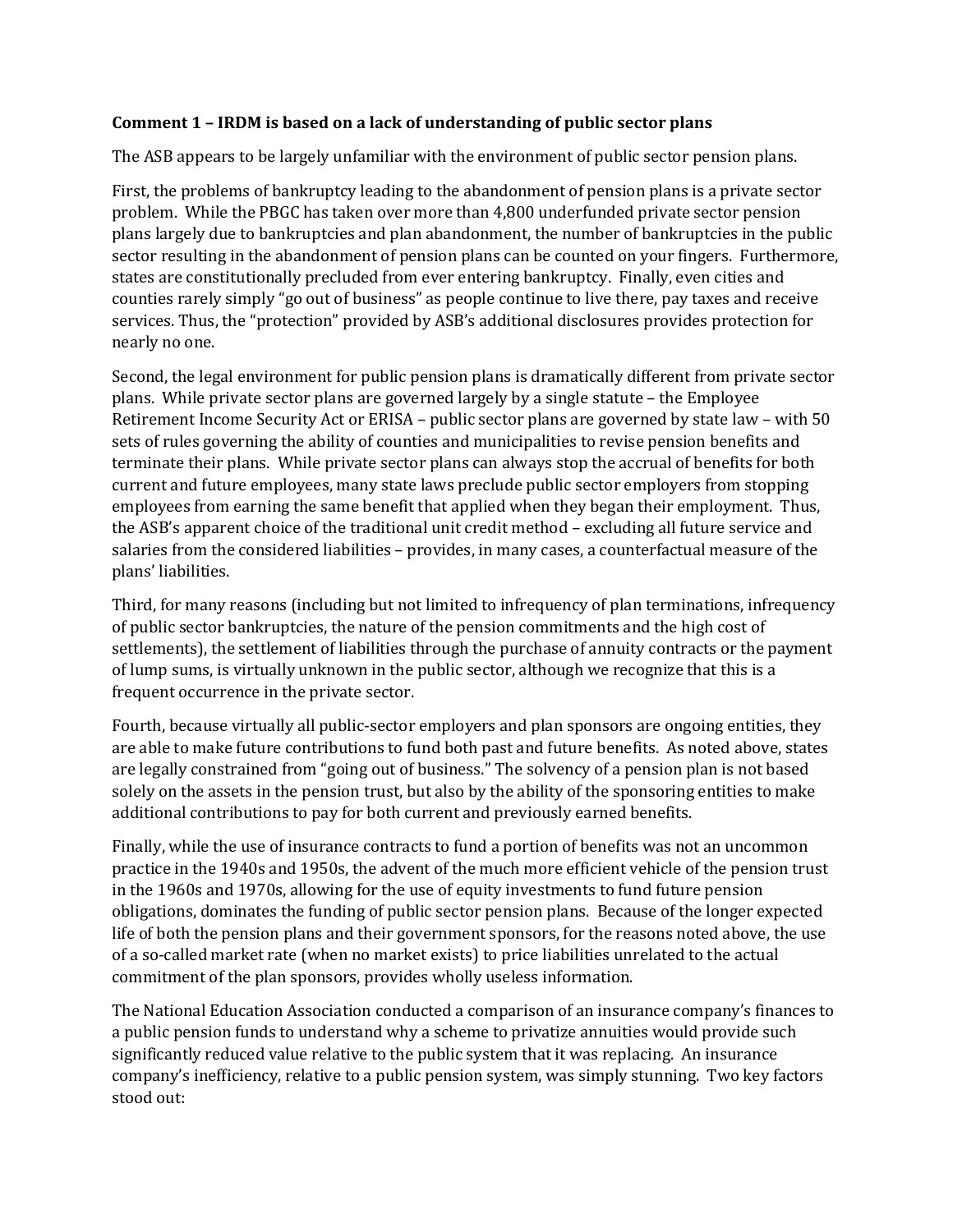Insurance companies cannot invest like pension funds, instead they are forced into low-yield securities, while forgoing the widely acknowledged risk premium that long-term investors enjoy.

The other major factor was that a far smaller portion of the insurance company's revenues went toward actually providing benefits. With overhead around 30% of revenues, profits and taxes at 10% and 5%, respectively, it's simply impossible to generate the efficiency that our public pension plans bring to the table. In that specific case, the public plan ran on total expenses of only 1.3% of revenues.

These factors reflect the huge difference between a one-time transaction, such as an annuity purchase to settle pension liabilities, to an ongoing pension plan, with an active employer or plan sponsor providing future funding.

# **Comment 2 – IRDM Is Even More Misleading for Risk-Sharing Plans**

For plans with risk-sharing or variable benefit features, it is highly likely that other funding valuation assumptions regarding variations in benefit features would be inconsistent with defeasement or with investment returns equal to yields of a bond portfolio and therefore violate Section 3.12 of ASOP 27 or Section 3.7 of ASOP 35. Noguidance is provided for such situations.

The meaning and utility of the IRDM is even more ambiguous in cases of risk-sharing pension plans in which benefits are determined partly by external factors. For example, some public pension plans pay a cost-of-living adjustment that is based on the plan's funding level or on the fund's investment performance relative to some benchmark. An IRDM calculated on the basis of a Treasury bill return for a plan whose COLA is based on returns above a certain threshold, for example, would produce a particularly nebulous number. Similarly, some plans pay a COLA if investment returns exceed the plan's assumed rate of investment return. If the IRDM requires that the actuary assume an investment return of a low-risk bond rate of say, 3.0 percent, investment risk may remain but the IRDM would not represent the amount of assets needed to "defease" the investment risk as is implied by the name and stated objective in the standard. Such an outcome would reasonably be considered misleading.

Considering the large and growing number of risk-sharing elements that are embedded in public pension plan designs, we believe this to be an especially troublesome matter.

# **Comment 3 – IRDM Will be Used to Mislead, Not Inform**

The IRDM will be used by individuals who oppose, or who are paid to oppose, pensions for publicsector employees. These groups will use it to deceive the public about pension costs. The ASB should not force pension plans to pay for this type of political work. Frequently, these recommended measures stop short of advocating that we fund pension plans using excessively low return assumptions—instead pushing only for disclosure. Moreover, funding plans in this way would cost tax dollars and that is why we strongly believe that this effort is about public relations, not economics.

We agree with the National Education Association who points to an example of some prior work by the Society of Actuaries' Blue-Ribbon Panel's co-chair, Mr. Andrew Biggs which seems relevant given that the panel's report was a stated reason for this ASB decision. Mr. Biggs also served as principal deputy commissioner of the Social Security Administration and has even weighed in on technical matters regarding how to accurately [measure Social Security's pay replacement levels .](https://www.ssa.gov/policy/docs/ssb/v68n2/v68n2p1.html) Given that, he undoubtedly knows that Social Security replaces about 40% of pre-retirement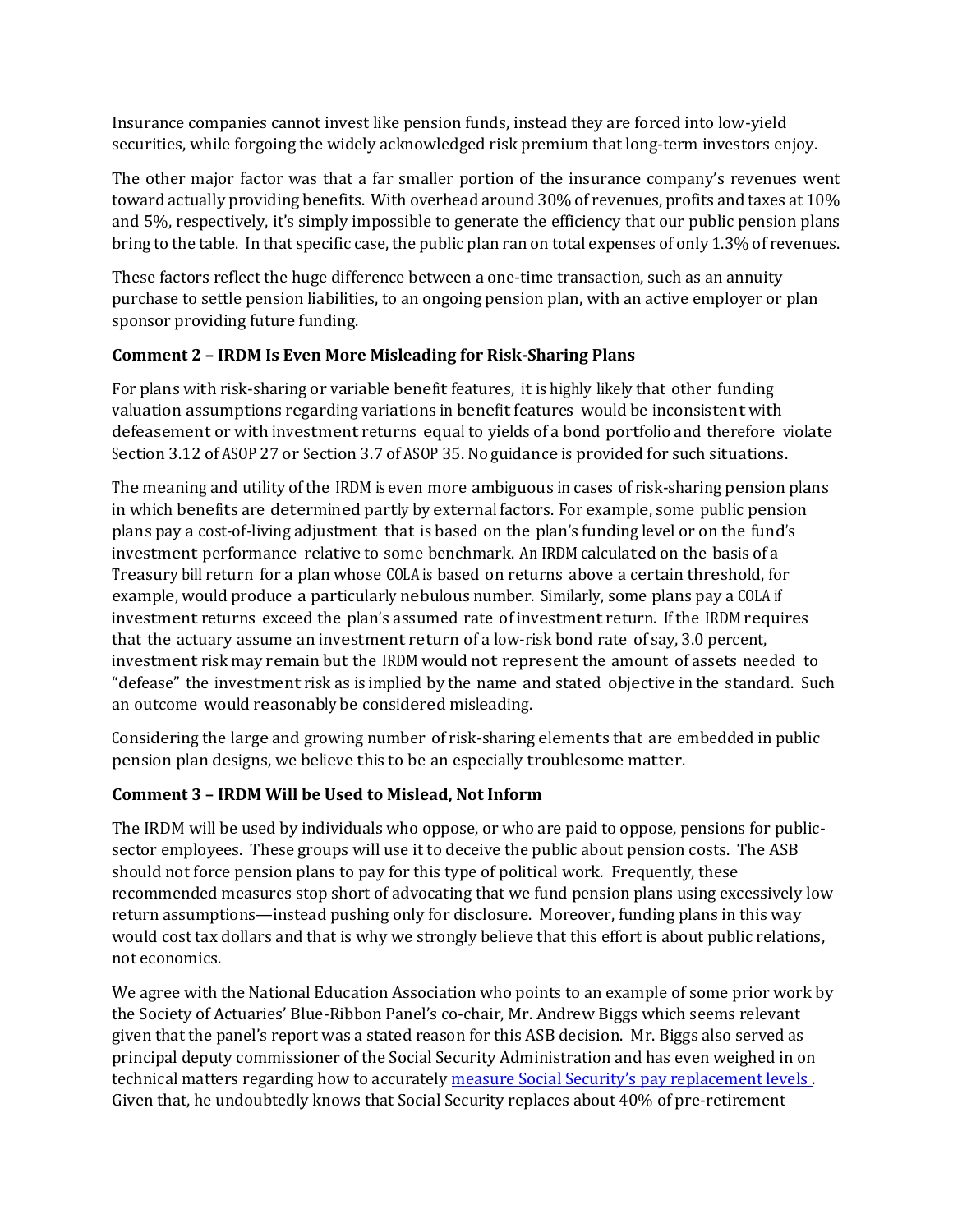income. However, when Mr. Biggs came across erroneous CBO data claiming that the program replaces 60% of income, he jumped on the opportunity to use it to advocate against improving retirement security. Within a week of the CBO's publication of this error, he wrote an article titled *"New Social Security Replacement Rate Numbers Cast Reform, Retirement Debates In Different Light,"* using the obvious error to completel[y mislead people](https://www.forbes.com/sites/andrewbiggs/2015/12/23/new-social-security-replacement-rate-numbers-cast-reform-retirement-debates-in-different-light/#34b85ce26195) about how generous Social Security benefits really are, by stating:

*Social Security replaces nearly 60% of pre-retirement earnings. Financial advisers recommend 70% total replacement rate. These numbers don't support expanding Social Security.* 

We feel very confident that, if the IRDM proposal is accepted, it will be used in the same manner that Mr. Biggs used the CBO error: to mislead.

We note that precept 8 of the Code of Professional Conduct states:

*An Actuary who performs Actuarial Services shall take reasonable steps to ensure that such services are not used to mislead other parties. ... The Actuary should recognize the risks of misquotation, misinterpretation, or other misuse of the Actuarial Communication and should therefore take reasonable steps to present the Actuarial Communication clearly and fairly and to include, as appropriate, limitations on the distribution and utilization of the Actuarial Communication.*

We believe that the revision of ASOP 4 to included IRDM, regardless of the limitations and explanations that actuaries will put around this required disclosure, will result in extensive misuse of these disclosures and an explosion of the use of the work of actuaries to mislead other parties.

# **Comment 4 – Trustees are the Responsible Fiduciaries to Public Pension Plans, Not the ASB**

Public sector pension plans typically have robust boards of trustees, including representatives from the employer(s), employees, retirees and tax-payers. These are the individuals with a fiduciary responsibility to the plan members – not the plan actuary or the ASB. While the plan's actuary has a responsibility to ensure that their services are not used to mislead other parties, the ultimate responsibility for the management of the plan should, and must, remain with the trustees. As previously mentioned, many of our current and former members serve as trustees for public sector pension plans, and while not actuaries, have developed relevant skills over many years and have typically been put in such positions of trust by other pension plan members.

Requiring pension plans to pay for the calculation of a value that, in many cases, is of, at most, marginal utility, is unreasonable and may violate public pension fiduciary duties.

IRDM reflects the cost of nullifying or abrogating a pension benefit. Yet public employers in many states are prohibited from leaving, or disaffiliating, from the retirement system that provides pension benefits to their employees. For public pension plans whose employers are legally obligated to pay promised benefits and to continue to provide benefits in the future, calculating an IRDM is a mere academic exercise that offers little to no practical value. As shown in results of a NASRA survey on policies governing employer disaffiliation from statewide retirement systems, public pension obligations in many instances must not only be paid, but also must be allowed to continue to accrue for plan participants who continue to work.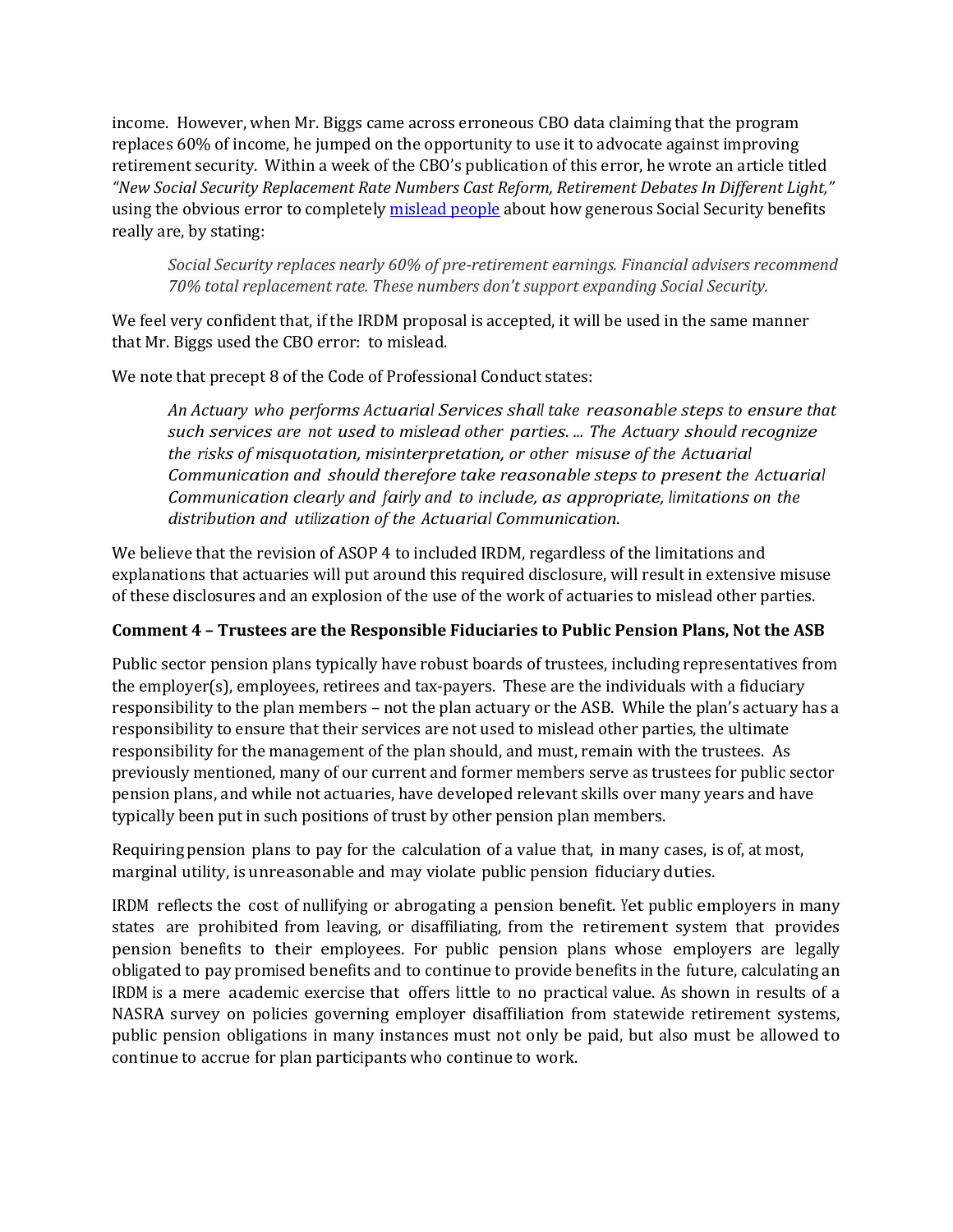<sup>A</sup> requirementthat a public pension plan must pay an actuary to calculate a value that is based on an event that is in contradiction of the laws governing the plan, not only is a waste of limited public pension assets, but also may require public retirement system trustees and administrators to violate their fiduciary duties, particularly the requirementthat they operate solely in the interest of plan participants. Moreover, an actuary in such cases may be unable to affirm in good faith the reasonableness and consistency of actuarial calculations that include the IRDM.

Trustees will have to spend significant time and effort addressing political attacks based on IRDM.

As noted above, a mandated IRDM in a funding valuation would be interpreted as an endorsement of a measure that is frequently misrepresented as "the one true answer" of the condition and cost of a public pension plan. Such a mandate, for the mere purpose of satisfying those with an interestin this number, is neither good actuarial nor public policy. Moreover, requiring a retirement system not only to pay for such a calculation but to expend significant time and effort addressing the misuse of the information, is a misuse of public pension assets. Entities that want a settlement/MVL number have demonstrated in recent years that they can independently produce estimates of such liabilities for their purposes.

# **Comment 5 – Violates actuarial principals**

The ASB's process in developing the IRDM proposal appears to be inconsistent with the process used for prior prosed standards. Actuarial groups, such as the Conference of Consulting Actuaries, the California Actuarial Advisory Panel, Cavanaugh Macdonald and Brian Murphy, all provide more detailed explanations of the ASB's unusual approach and decisions in developing this proposed standard. However, we feel we must note that these revisions will simply support the feeling among those who use actuaries that this standard was not developed to assist the pension clients of actuaries, but simply for political reasons – leading us to question the objectivity of all the future pronouncements of the ASB.

Exception Made for Narrowly Prescriptive ASOP:

It's clear that this particular ASOP will violate the ASB's own norms, which do not allow for "narrowly prescriptive" rules that "neither dictate a single approach nor mandate a particular outcome." We oppose the ASB's effort to break its own rules and norms for this one politically motivated scheme.

# ASOP 1 states (3.1.4):

*The ASOPs are principles-based and do not attempt to dictate every step and decision in an actuarial assignment. Generally, ASOPs are not narrowly prescriptive and neither dictate a single approach nor mandate a particular outcome. Rather, ASOPs provide the actuary with an analytical framework for exercising professional judgment and identify factorsthat the actuary typically should consider when rendering a particular type of actuarial service. The ASOPs allow for the actuary to use professional judgment when selecting methods and assumptions, conducting an analysis, and reaching a conclusion, and recognize that actuaries can reasonably reach different conclusions when faced with the same facts.*

By directing the actuary to calculate an IRDM, and by prescribing how the IRDM is to be calculated, Section 3.11 of the ASOP 4 Exposure Draft conflicts directly with ASOP 1 that "ASOPs are not narrowly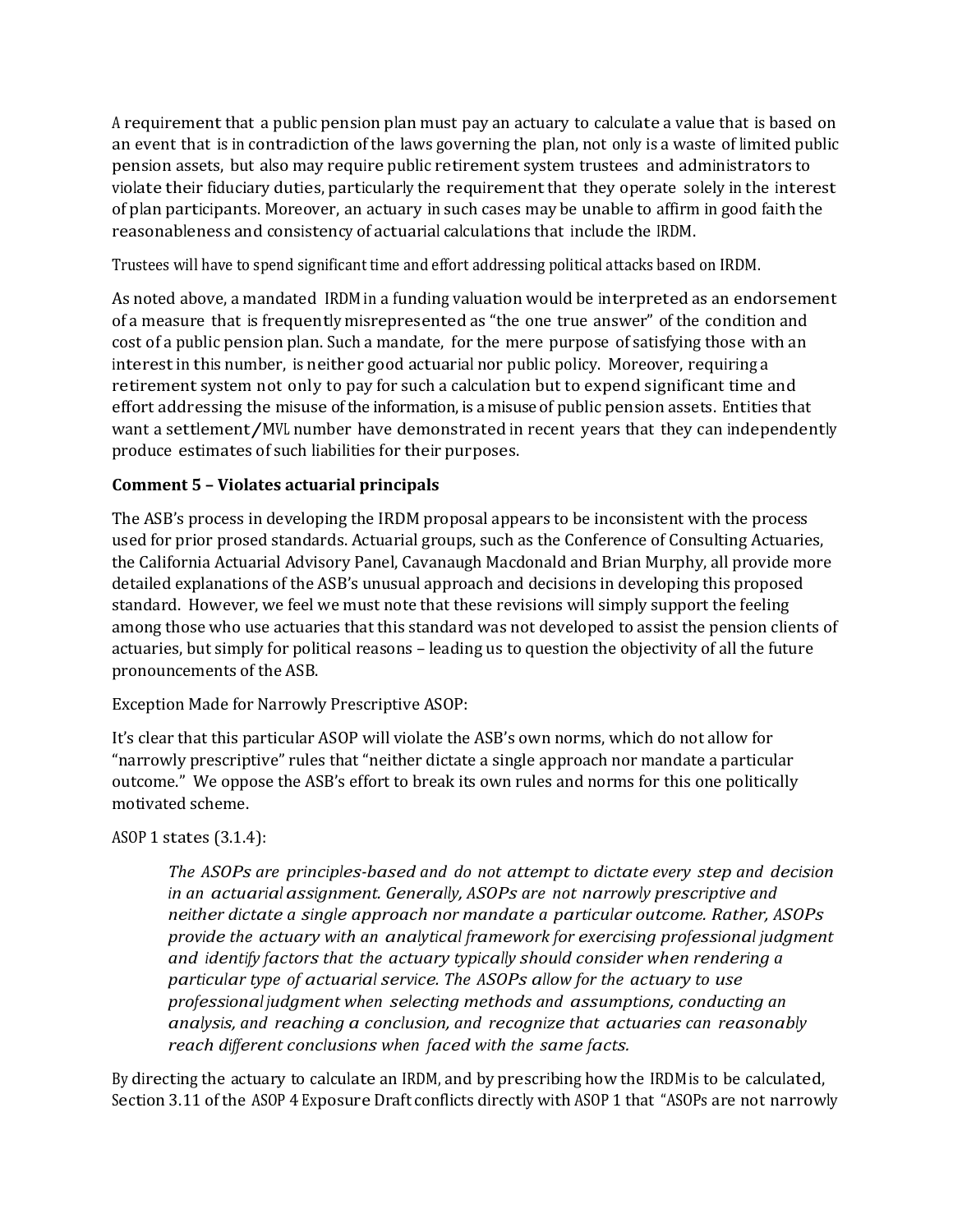prescriptive and neither dictate a single approach nor mandate a particular outcome." Section 3.11 is wholly prescriptive; itleaves no room for professional judgment on the part of the actuary; and it dictates a single approach.

Public pension plans rely on professional actuaries to employ their professional training, knowledge, and judgment to fairly and accurately assess the condition and cost of the plans our members oversee. A requirement that these actuaries conduct a calculation using a prescribed formulaic process, including factors that in many cases are irrelevant to plans' legal and operating environment, contradicts both the letter and spirit of ASOP 1.

Another Exception to ASBs own Process:

Beyond violating the ASB's rules about being prescriptive, another exception was apparently made for the process that produced this controversial proposal. This process appears to have been rigged to get the desired result. In fact, this process looks every bit as bad as the Blue-Ribbon Panel—which excluded pension actuaries and was instead stacked with anti-pension political actors—all designed to attack pensions.

Historically, there's a strong correlation between processes getting revised for one specific issue and situations where people knew the idea would fail under normal circumstances. There were also usually some powerful interest(s) who strongly preferred a particular result. The ASB should be transparent about who decided to replace the pension committee with a newly appointed "Pension Task Force," and who selected the members of this group.

Unfortunately, it now appears that both the SOA and ASB are rigging the rules against pensions which is astonishing since both organizations purport to represent and serve pension actuaries.

Based on previous exposure drafts and on the ASB's Procedures Manual, our understanding is that the ASB's Pension Committee typically drafts new guidance related to pension plans. Accordingly, it would have been reasonable to expect that the Pension Committee would have reviewed the responses to the ASB's July 2014 Request for Comment, and that, based on that review, the Pension Committee would have formulated and drafted any proposed changes to the ASOPs. Instead, we understand that the ASB appointed a Pension Task Force made up of just a few actuaries to review the responses. The Pension Task Force report included several "suggestions," including the IRDM disclosure requirement. The ASB then directed the Pension Committee to draft these suggestions as a new standard, in effect replacing the role of the larger and more representative Pension Committee with the smaller and less representative Pension Task Force.

As a result, the outcome of the Request for Comments, namely, to require the IRDM, was determined not by the broader consensus of the Pension Committee, but rather by the particular individuals selected for the Task Force. Moreover, at the same time the Pension Task Force was considering suggestions for changes, the ASB was also finalizing and adopting ASOP 51 regarding the identification and assessment of risk. If the IRDM requirement is indeed a risk measure and is considered to be so essential to be uniquely prescribed, we wonder why was it excluded from ASOP 51? ASOP 51 was only recently adopted and is yet to be effective.

Funding valuations subject to ASOP 51 are likely to include meaningful, relevant discussions of investment and other risks inherent in funding a pension plan. We believe it would be prudent for the ASB to observe actuarial practice under ASOP 51 prior to mandating a measurement of questionable risk-assessment value that is likely to be misrepresented by non- actuaries.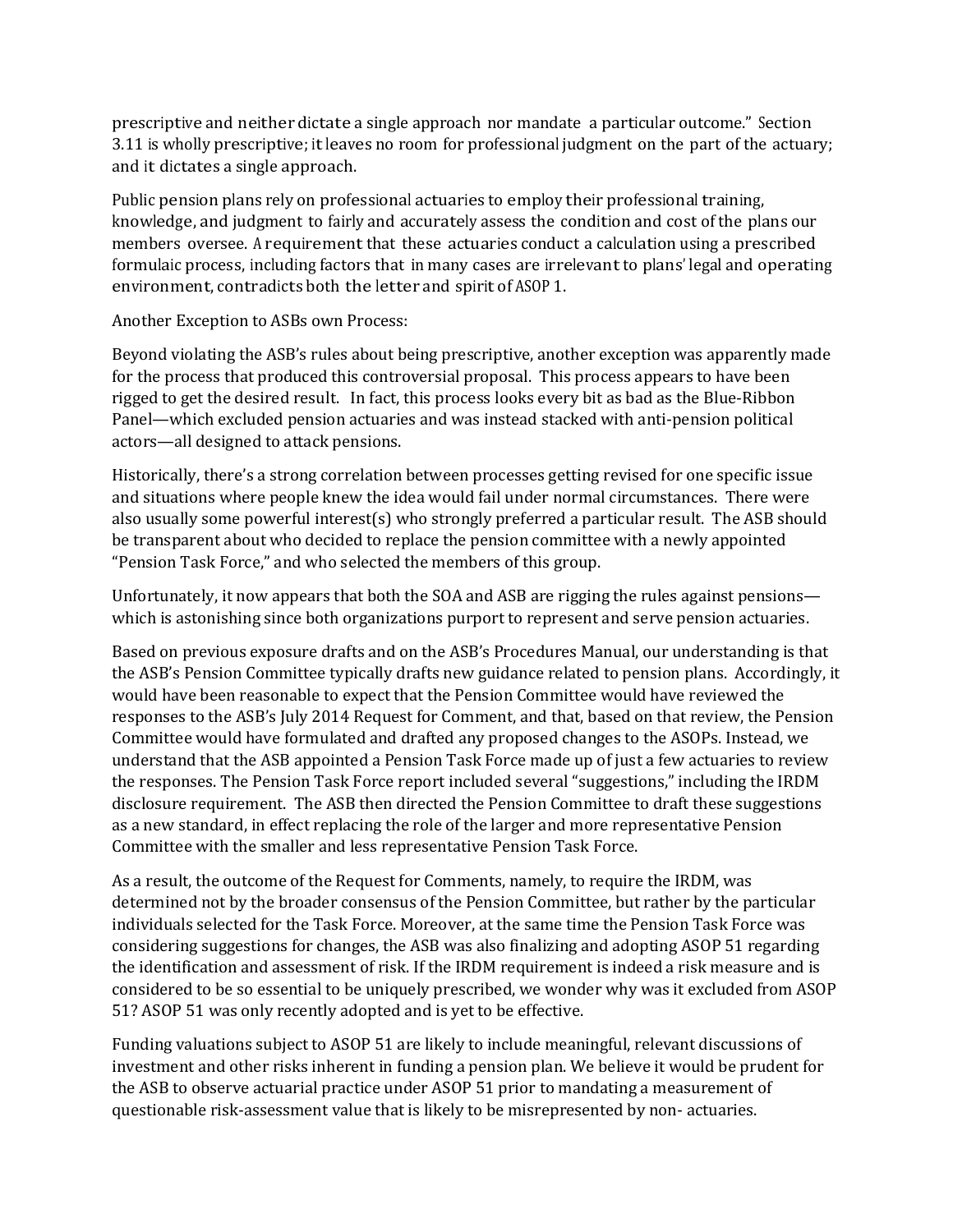Do the ASB and SOA Simply Mistrust Their Members?

The current IRDM proposal is the second recent example of an actuarial organization slighting many of its own members—similar to how the Blue-Ribbon Panel on pension funding sought and reflected the advice of political interests over pension actuaries. Now, the ASB is cutting the pension committee out of a process that will dictate how their work is performed—decisively avoiding their input.

IRDM also conflicts with the actuarial Code of Professional Conduct's requirement that actuarial communications should be clear and appropriate to the circumstances and its intended audience.

Precept 4 of the Code of Professional Conduct, promulgated by the American Academy of Actuaries, states:

*An Actuary who issues an Actuarial Communication shall take appropriate steps to ensure that the Actuarial Communication is clear and appropriate to the circumstances and its intended audience and satisfies applicable standards of practice.*

As described above, a public pension obligation measure that is based on a discount rate using US Treasury yields or a settlement value is not, in many instances, appropriate to the circumstances and its intended audience. Likewise, as noted above, we believe that such a measure will be used to mislead stakeholders— policymakers, the media, pension plan participants, and the general public—about the condition of the pension plan. The IRDM seems to invite precisely the type of misuse that Precepts 4 and 8 are intended to avoid.

The IRDM can be expected to be used to mischaracterize the condition of public pension plans. An abundance of evidence demonstrates that a measure based on a discount rate using US Treasury yields or settlement value routinely has been cited as the "true" measure of the funding condition of public pension plans, even though many of these plans cannot legally terminate, are obligated to pay promised benefits, and are sponsored by states and other entities that are essentially perpetual. Such evidence includes published news accounts quoting adherents to financial economics who reject conventional public pension funding measures and instead assert that the actual measure of public pension plan funding is based on US Treasuries and settlement values.

In recent years, following the onset of new public-sector accounting standards and the establishment by some bond ratings agencies of proprietary methods for valuing pension obligations, multiple measurements of public pension plans have become more common and have received more attention. These metrics have led to confusion and selective use, rather than the clarity and consensus we believe is provided by using a measurement of public pension plans based on their long-term expected investment return in compliance with public sector accounting standards and longstanding practice. Requiring the actuary to calculate and communicate a defeasement liability in connection with the funding valuation will increase the number of "official" funding liability measures and will exacerbate the problems of confusion and misuse. The burden of explaining to legislators, plan sponsors and other stakeholders the purported meaning and limited usefulness of the IRDM will fall on our members-- public retirement system directors and their staff and trustees.